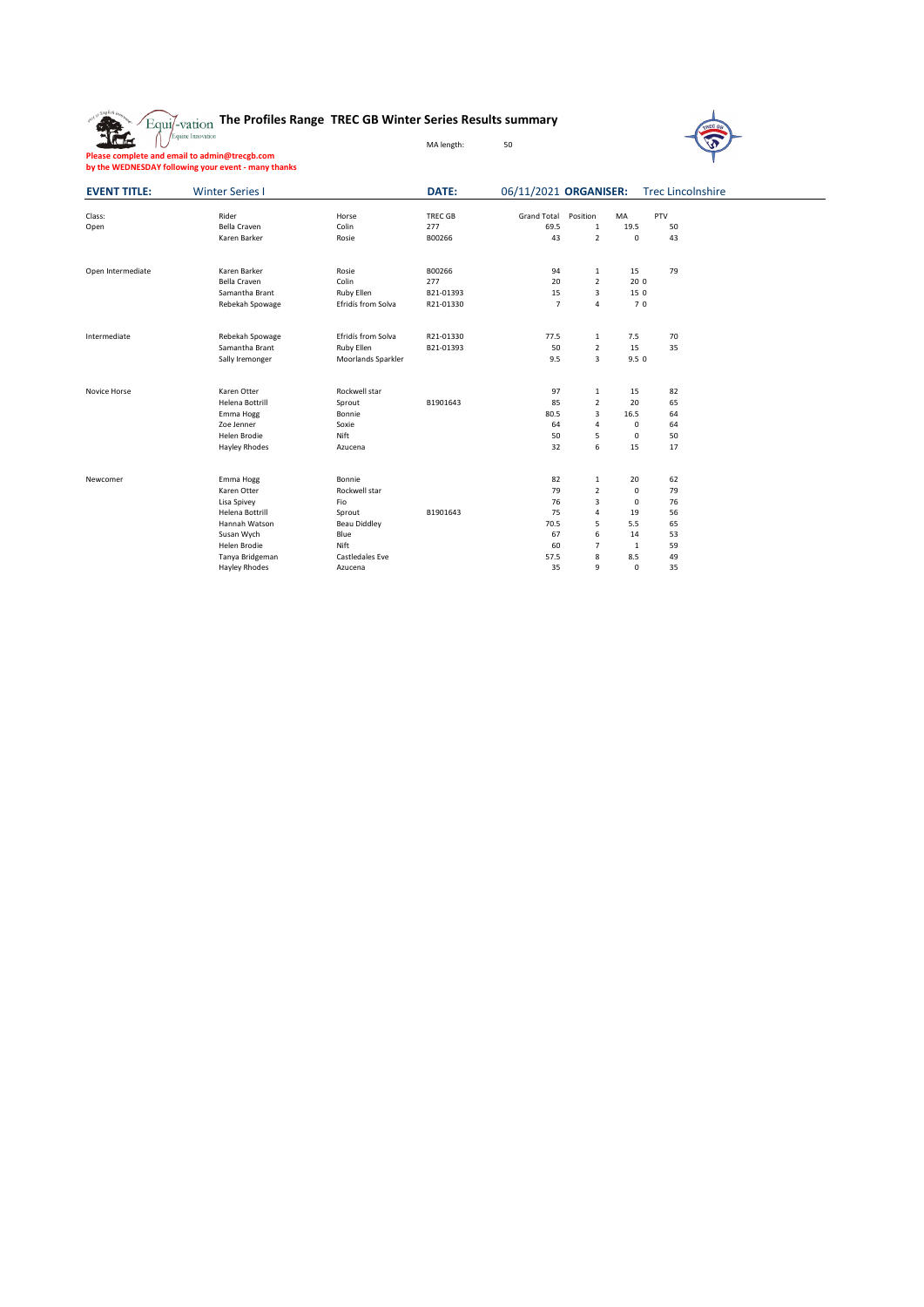|                     | $Equi$ -vation         | The Profiles Range TREC GB Winter Series Class summary |              |          |         |             |                    |                       |             |                                             |  |              |        |      |              |              |        |  |
|---------------------|------------------------|--------------------------------------------------------|--------------|----------|---------|-------------|--------------------|-----------------------|-------------|---------------------------------------------|--|--------------|--------|------|--------------|--------------|--------|--|
|                     | Equine Innovation      |                                                        |              |          |         |             |                    |                       |             |                                             |  |              |        |      |              | $\sqrt{3}$   |        |  |
| <b>EVENT TITLE:</b> | <b>Winter Series I</b> |                                                        | <b>DATE:</b> |          |         |             |                    | 06/11/2021 ORGANISER: |             | <b>Trec Lincolnshire</b>                    |  |              |        |      |              |              |        |  |
| <b>Class:</b>       | <b>Open</b>            |                                                        |              |          |         |             |                    |                       |             |                                             |  |              |        |      |              |              |        |  |
|                     |                        |                                                        |              |          |         |             |                    |                       |             |                                             |  |              |        |      |              |              |        |  |
|                     |                        |                                                        |              |          |         |             |                    |                       |             |                                             |  |              |        |      |              |              |        |  |
|                     |                        | 1. Ticket Bunch                                        |              | ىي       |         |             | <b>6. Corridor</b> | - Horse Park          | & Rein Back | Deductions for circling<br>10. Low Branches |  | <b>PTV</b>   |        |      | <b>MA</b>    | <b>GRAND</b> |        |  |
| <b>RIDER</b>        | <b>TREC GB NO</b>      | HORSE (very important)                                 | T. Gate      | J. Sbend | a. Jump | · Neck Rein |                    |                       | 9. Bending  |                                             |  | <b>TOTAL</b> | CANTER | WALF | <b>TOTAL</b> | <b>TOTAL</b> | POSTLA |  |
| <b>Bella Craven</b> | 277                    | Colin                                                  |              |          |         |             |                    |                       |             |                                             |  |              |        |      | 19.5         | 69.5         |        |  |
| Karen Barker        | B00266                 | Rosie                                                  |              |          |         |             |                    |                       |             |                                             |  |              |        |      |              | 43           |        |  |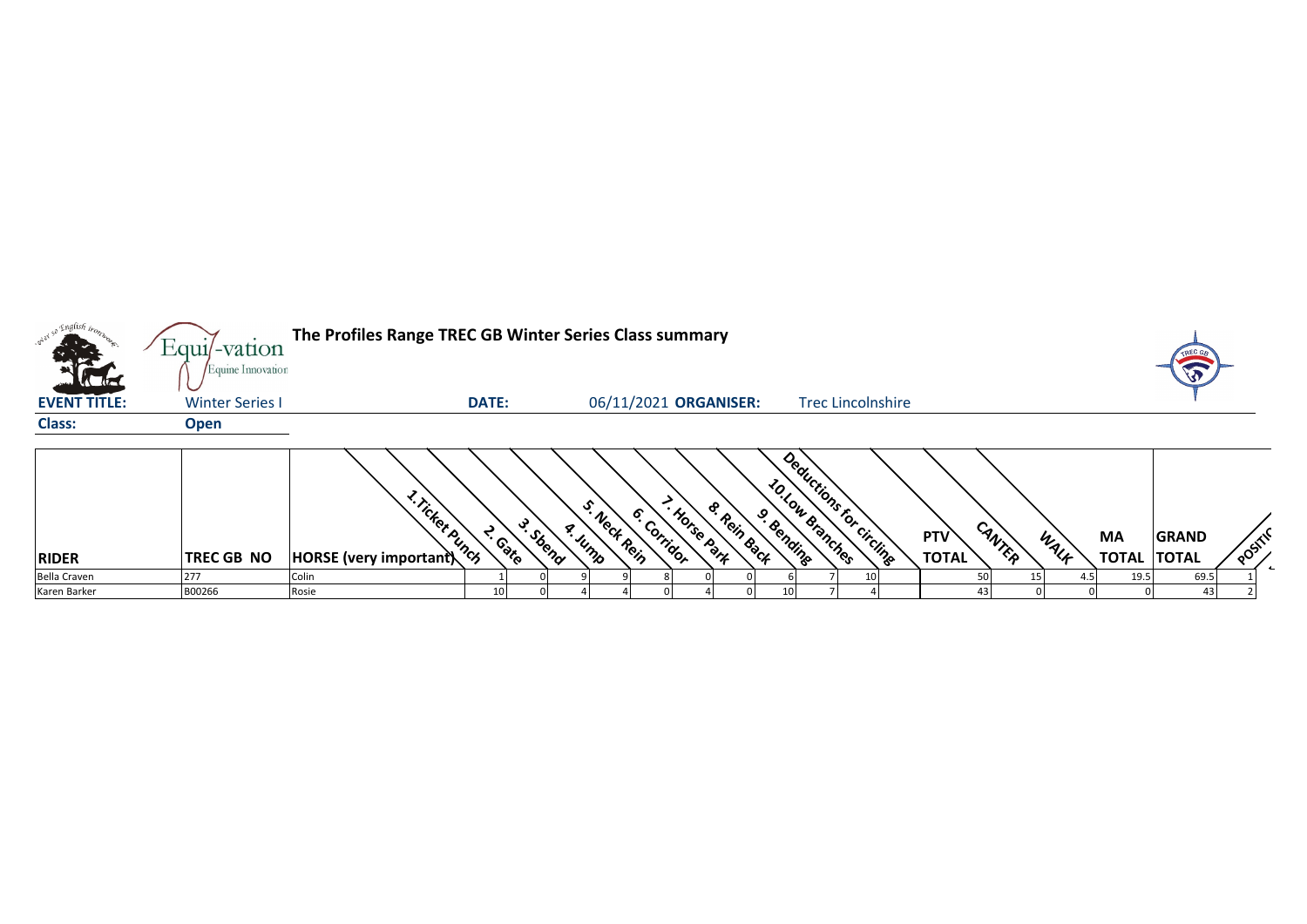| $\mathcal{L}$ . The set of $\mathcal{L}$ | Equi/-vation<br>Equine Innovation | The Profiles Range TREC GB Winter Series Class summary |              |             |                      |                                |                                         |                                      |                          |                            |                |                          |              |          |
|------------------------------------------|-----------------------------------|--------------------------------------------------------|--------------|-------------|----------------------|--------------------------------|-----------------------------------------|--------------------------------------|--------------------------|----------------------------|----------------|--------------------------|--------------|----------|
| <b>EVENT TITLE:</b>                      | <b>Winter Series I</b>            |                                                        | <b>DATE:</b> |             |                      |                                | 06/11/2021 ORGANISER:                   |                                      | <b>Trec Lincolnshire</b> |                            |                |                          |              |          |
| <b>Class:</b>                            | <b>Open Intermediate</b>          |                                                        |              |             |                      |                                |                                         |                                      |                          |                            |                |                          |              |          |
| <b>RIDER</b>                             | <b>TREC GB NO</b>                 | <b>HORSE</b> (very important)                          | L. Jump      | 3. Corridor | <b>A. Horse Part</b> | 6. Lea Tum Box<br>S. Led Stend | <b>&amp; Rein Back</b><br><b>Andunt</b> | <b>ZO LOW Branches</b><br>9. Bending | Deductions for circling  | <b>PTV</b><br><b>TOTAL</b> | CANTER<br>WALF | MA<br><b>TOTAL TOTAL</b> | <b>GRAND</b> | POSITION |
| Karen Barker                             | B00266                            | Rosie                                                  |              |             |                      |                                |                                         |                                      |                          |                            |                |                          | 94           |          |
| <b>Bella Craven</b>                      | 277                               | Colin                                                  | 10           |             | 10                   |                                |                                         |                                      |                          |                            |                | 20                       | 2C           |          |
| Samantha Brant                           | B21-01393                         | Ruby Ellen                                             |              |             |                      |                                |                                         |                                      |                          |                            |                | 15                       | 15           |          |
| Rebekah Spowage                          | R21-01330                         | Efridís from Solva                                     |              |             |                      |                                |                                         |                                      |                          |                            |                |                          |              |          |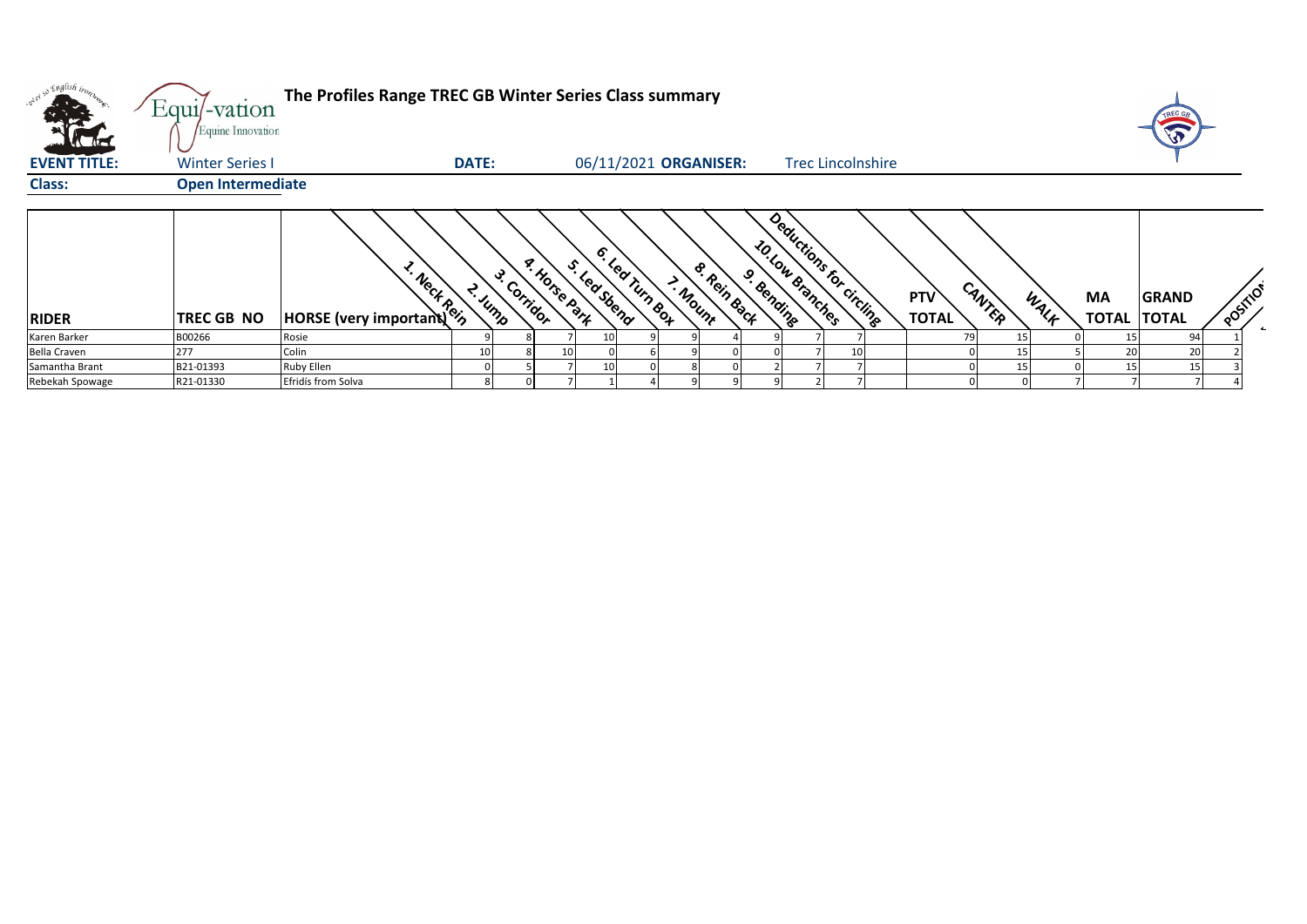|                     | Equi/-vation                                | The Profiles Range TREC GB Winter Series Class summary |                                 |                                              |                            |                            |                          |                                      |            | TREC GR                     |          |
|---------------------|---------------------------------------------|--------------------------------------------------------|---------------------------------|----------------------------------------------|----------------------------|----------------------------|--------------------------|--------------------------------------|------------|-----------------------------|----------|
| <b>EVENT TITLE:</b> | Equine Innovation<br><b>Winter Series I</b> |                                                        | DATE:                           |                                              | 06/11/2021 ORGANISER:      |                            | <b>Trec Lincolnshire</b> |                                      |            |                             |          |
| <b>Class:</b>       | <b>Intermediate</b>                         |                                                        |                                 |                                              |                            |                            |                          |                                      |            |                             |          |
| <b>RIDER</b>        | TREC GB NO                                  | <b>Example 19 Transfer 2014</b>                        | 3. Rein Back<br><b>Corridor</b> | ર્ઙ,<br><b>A. Horse Part</b><br>Led Turn Box | - Low Branches<br>6. Mount | <b>S. Stend</b><br>9. Jump | Deductions for circling  | CANTER<br><b>PTV</b><br><b>TOTAL</b> | MA<br>WALF | GRAND<br><b>TOTAL TOTAL</b> | POSITION |
| Rebekah Spowage     | R21-01330                                   | Efridís from Solva                                     |                                 |                                              |                            |                            |                          | 70                                   | 7.5<br>7.5 | 77.5                        |          |
| Samantha Brant      | B21-01393                                   | Ruby Ellen                                             |                                 |                                              |                            |                            |                          |                                      |            |                             |          |
| Sally Iremonger     |                                             | Moorlands Sparkler                                     |                                 | 10E                                          |                            |                            |                          | 6.5                                  | 9.5E       |                             |          |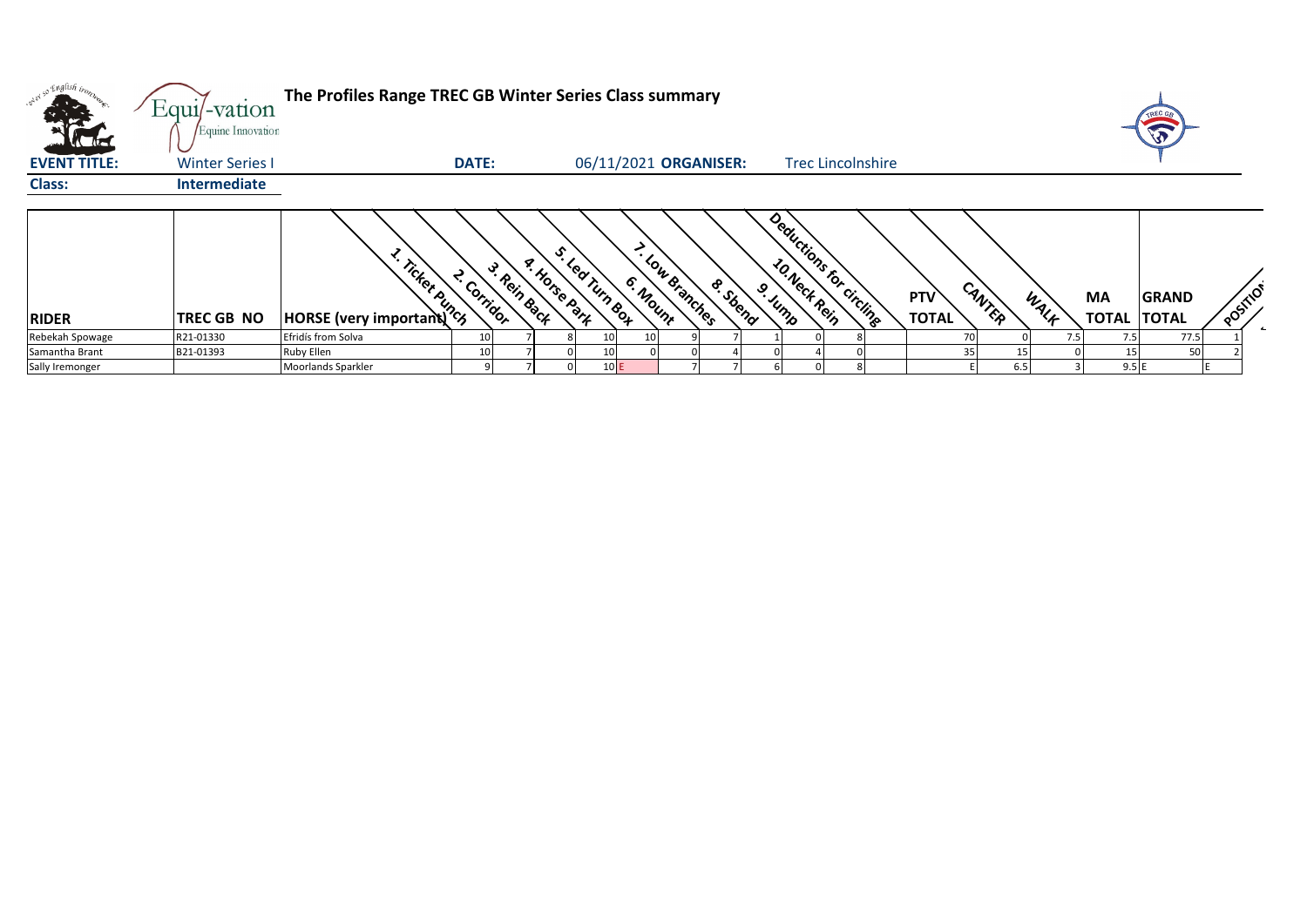| wer so English irony. | Equi/-vation<br>Equine Innovation | The Profiles Range TREC GB Winter Series Class summary |              |                        |                              |         |             |          |                  |                          |                     |                 |      |                          | TREC GE<br>$\sqrt{3}$ |          |
|-----------------------|-----------------------------------|--------------------------------------------------------|--------------|------------------------|------------------------------|---------|-------------|----------|------------------|--------------------------|---------------------|-----------------|------|--------------------------|-----------------------|----------|
| <b>EVENT TITLE:</b>   | <b>Winter Series I</b>            |                                                        | <b>DATE:</b> |                        | 06/11/2021 ORGANISER:        |         |             |          |                  | <b>Trec Lincolnshire</b> |                     |                 |      |                          |                       |          |
| <b>Class:</b>         | <b>Novice Horse</b>               |                                                        |              |                        |                              |         |             |          |                  |                          |                     |                 |      |                          |                       |          |
| <b>RIDER</b>          | TREC GB NO                        | * Bending<br>HORSE (very important)                    | 2. Jump      | <b>A. Low Branches</b> | 6. Horse part<br>S. Corridor | > Mount | & Nect Rein | 9. Sbend | 10. Ticket Punch | Deductions for Circlines | PTV<br><b>TOTAL</b> | CANTER          | WALF | MA<br><b>TOTAL TOTAL</b> | <b>GRAND</b>          | POSITION |
| Karen Otter           |                                   | Rockwell star                                          |              | 10<br>10               | 10                           |         |             |          |                  |                          | 82                  | 15              |      |                          | 97                    |          |
| Helena Bottrill       | B1901643                          | Sprout                                                 |              | 10                     | 10                           |         | 10          |          |                  |                          | 65                  | 15 <sup>1</sup> |      | 20                       | 85                    |          |
| <b>Emma Hogg</b>      |                                   | Bonnie                                                 |              | 10<br>10               | 10                           |         |             |          |                  |                          | 64                  | 12.5            |      | 16.5                     | 80.5                  |          |
| Zoe Jenner            |                                   | Soxie                                                  |              | 10                     |                              |         |             |          |                  | 10                       | 64                  |                 |      |                          | 64                    |          |
| <b>Helen Brodie</b>   |                                   | <b>Nift</b>                                            |              |                        |                              |         |             |          |                  |                          | 50                  |                 |      |                          | 50                    |          |
| Hayley Rhodes         |                                   | Azucena                                                |              |                        |                              |         |             |          |                  |                          |                     | 15 <sup>1</sup> |      |                          | 32                    |          |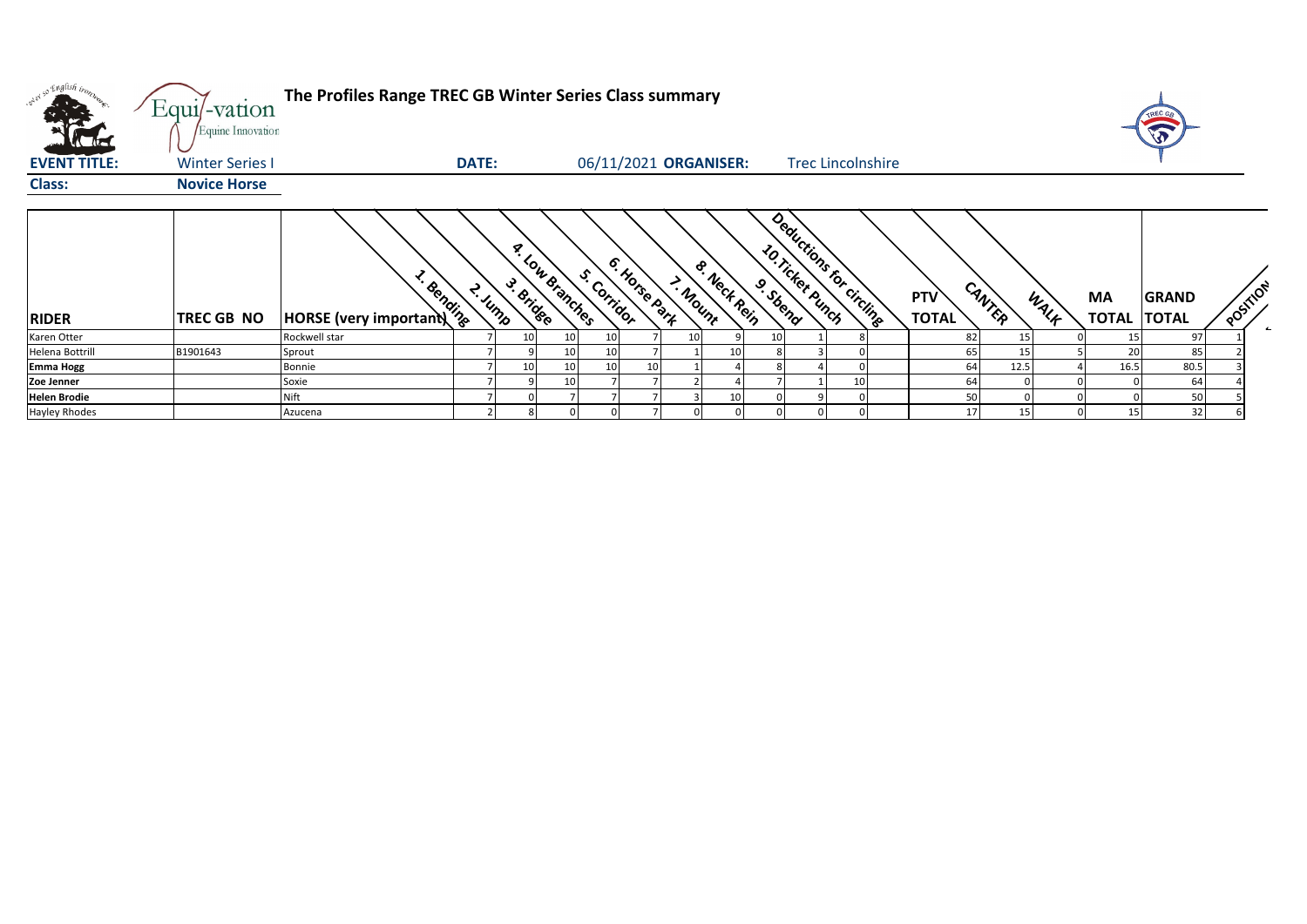| what so English bronze. | Equi/-vation<br>Equine Innovation | The Profiles Range TREC GB Winter Series Class summary |              |                 |           |         |                       |               |                 |    |                                              |  |                            |        |      |                                 | <b>REC GA</b> |                        |
|-------------------------|-----------------------------------|--------------------------------------------------------|--------------|-----------------|-----------|---------|-----------------------|---------------|-----------------|----|----------------------------------------------|--|----------------------------|--------|------|---------------------------------|---------------|------------------------|
| <b>EVENT TITLE:</b>     | <b>Winter Series I</b>            |                                                        | <b>DATE:</b> |                 |           |         | 06/11/2021 ORGANISER: |               |                 |    | <b>Trec Lincolnshire</b>                     |  |                            |        |      |                                 |               |                        |
| <b>Class:</b>           | <b>Newcomer</b>                   |                                                        |              |                 |           |         |                       |               |                 |    |                                              |  |                            |        |      |                                 |               |                        |
| <b>RIDER</b>            | <b>TREC GB NO</b>                 | <b>L. Bending</b><br>HORSE (very important)            | 2. Corridor  | 3. Low Branches | a. Bridge | S. Jump | 6. Rein Back          | T. Horse park | <b>S. SBOND</b> |    | Deductions for circling<br>10. Turnabout Box |  | <b>PTV</b><br><b>TOTAL</b> | CANTER | WALK | <b>MA</b><br><b>TOTAL TOTAL</b> | <b>GRAND</b>  | POSTILON<br>$\epsilon$ |
| Emma Hogg               |                                   | Bonnie                                                 |              | 10 <sup>1</sup> |           |         |                       |               | 10              |    |                                              |  | 62                         | 13.5   | 6.5  | 20                              | 82            |                        |
| Karen Otter             |                                   | Rockwell star                                          |              |                 | 10        | 10      |                       |               | 10              |    |                                              |  | 79                         |        |      |                                 | 79            |                        |
| Lisa Spivey             |                                   | Ξiο                                                    |              |                 |           |         |                       |               | 10 <sup>1</sup> | 10 |                                              |  | 76                         |        |      |                                 | 76            |                        |
| Helena Bottrill         | B1901643                          | Sprout                                                 |              |                 |           |         |                       | 10            |                 |    |                                              |  | 56                         | 13.5   | 5.5  | 19                              | 75            |                        |
| Hannah Watson           |                                   | <b>Beau Diddley</b>                                    | 10           | 10              |           | 10      |                       |               |                 |    |                                              |  | 65                         | 5.5    |      | 5.5                             | 70.5          |                        |
| Susan Wych              |                                   | Blue                                                   |              |                 |           |         | 10                    |               | 10              |    |                                              |  | 53                         | 14     |      | 14                              | 67            |                        |
| Helen Brodie            |                                   | Nift                                                   |              |                 |           |         |                       |               | 10              |    |                                              |  | 59                         |        |      |                                 | 60            |                        |
| Tanya Bridgeman         |                                   | Castledales Eve                                        |              |                 |           |         |                       |               |                 |    |                                              |  | 49                         | 8.5    |      | 8.5                             | 57.5          |                        |
| Hayley Rhodes           |                                   | Azucena                                                |              |                 |           |         |                       |               |                 |    |                                              |  | 35                         |        |      |                                 | 35            |                        |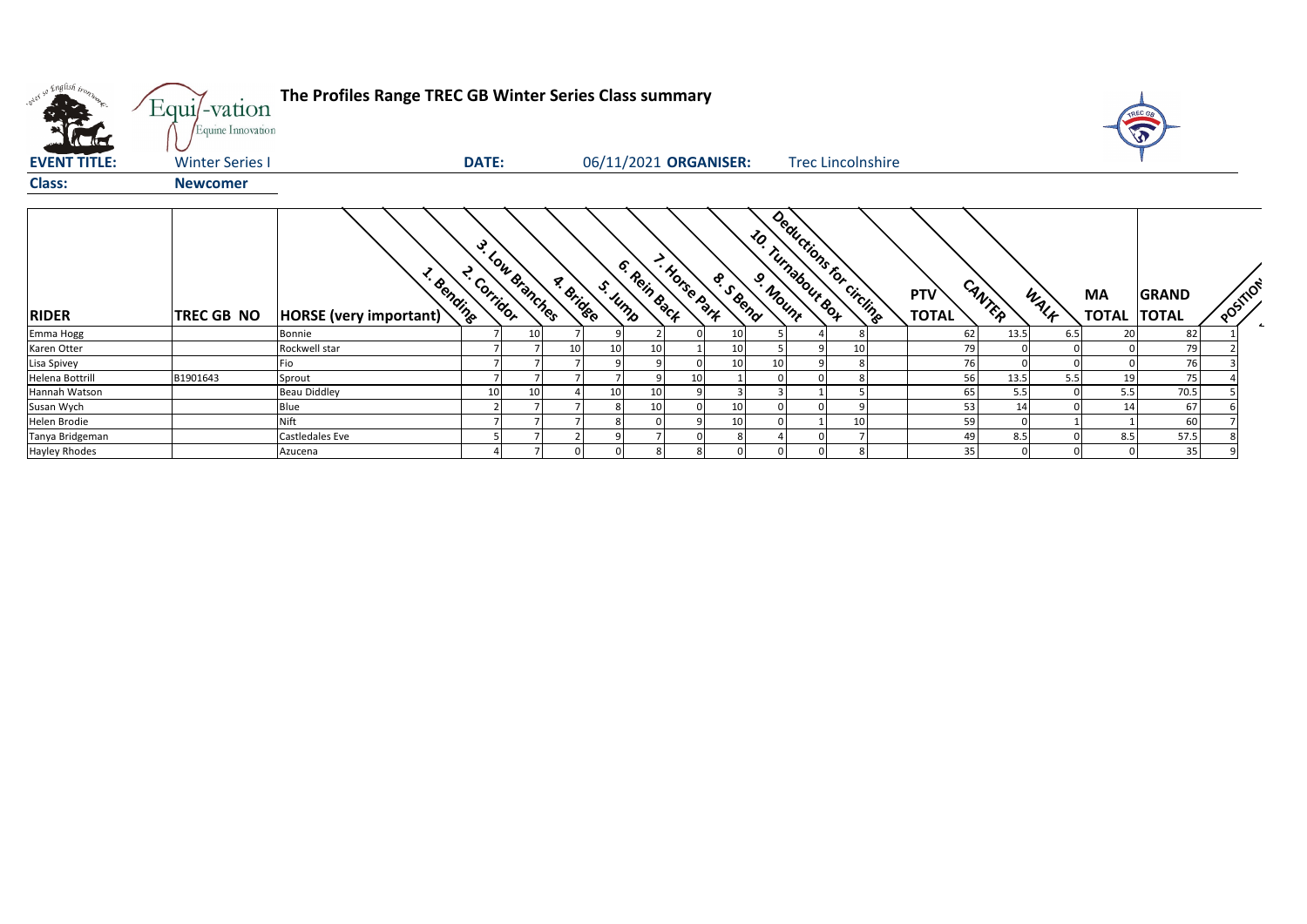| TREC GB<br>$\widehat{\mathbf{v}}$ |                        | <b>TREC GB Winter Series Class summary</b>         |              |             |         |                         |                 |                             |                                               |  |                            |        |      | T                               |              |          |              |
|-----------------------------------|------------------------|----------------------------------------------------|--------------|-------------|---------|-------------------------|-----------------|-----------------------------|-----------------------------------------------|--|----------------------------|--------|------|---------------------------------|--------------|----------|--------------|
| <b>EVENT TITLE:</b>               | <b>Winter Series I</b> |                                                    | <b>DATE:</b> |             |         |                         |                 | 06/11/2021 ORGANISER:       | <b>Trec Lincolnshire</b>                      |  |                            |        |      |                                 |              |          |              |
| <b>Class:</b>                     | In Hand                |                                                    |              |             |         |                         |                 |                             |                                               |  |                            |        |      |                                 |              |          |              |
| <b>RIDER</b>                      | TREC GB NO             | <b>L. Bending</b><br><b>HORSE</b> (very important) | · Nect Rein  | 3. Corridor | a Sbend | 6. Rein Back<br>S. Jump | - Horse Park    | 9. Low Branches<br>& Bridge | Deductions for circlingen<br>10. Ticket Bunch |  | <b>PTV</b><br><b>TOTAL</b> | CANTER | WALF | <b>MA</b><br><b>TOTAL TOTAL</b> | <b>GRAND</b> | POSITION | $\leftarrow$ |
| <b>Bella Craven</b>               | 277                    | Colin                                              |              |             | 10      |                         |                 |                             | 10 <sub>1</sub>                               |  | 93                         |        |      |                                 | 93           |          |              |
| Karen Barker                      | B00266                 | Rosie                                              |              |             |         |                         | 10 <sup>1</sup> |                             | 10<br>10 I                                    |  | 91                         |        |      |                                 | 91           |          |              |
| Samantha Brant                    | B21-01393              | <b>Ruby Ellen</b>                                  |              |             |         |                         |                 |                             | 10                                            |  |                            |        |      |                                 | 64           |          |              |
| Anne Lawtey                       |                        | Monty                                              |              |             |         | 10E                     |                 |                             |                                               |  |                            |        |      |                                 |              |          |              |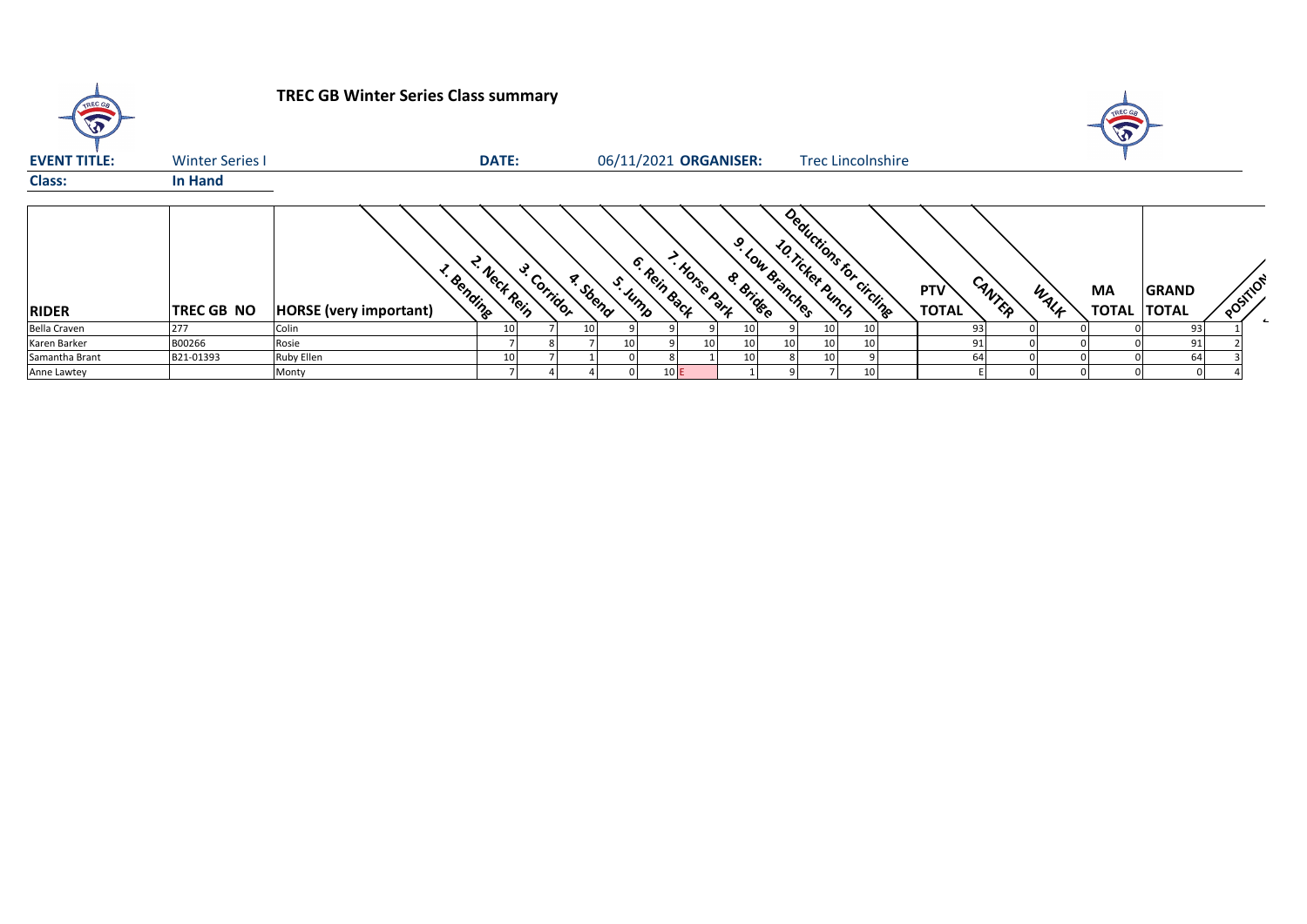| $\bigtriangledown$  |                        | <b>TREC GB Winter Series Class summary</b>  |                 |            |                          |            |                          |                       |             |          |          |                |                |                 |             |             |             |                          |  |                            |        |      | $\sqrt{2}$ |                                    |         |
|---------------------|------------------------|---------------------------------------------|-----------------|------------|--------------------------|------------|--------------------------|-----------------------|-------------|----------|----------|----------------|----------------|-----------------|-------------|-------------|-------------|--------------------------|--|----------------------------|--------|------|------------|------------------------------------|---------|
| <b>EVENT TITLE:</b> | <b>Winter Series I</b> |                                             | DATE:           |            |                          |            | 06/11/2021 ORGANISER:    |                       |             |          |          |                |                |                 |             |             |             | <b>Trec Lincolnshire</b> |  |                            |        |      |            |                                    |         |
| Class:              | <b>Top Score</b>       |                                             |                 |            |                          |            |                          |                       |             |          |          |                |                |                 |             |             |             |                          |  |                            |        |      |            |                                    |         |
| <b>RIDER</b>        | TREC GB NO             | Obstacle s<br><b>HORSE</b> (very important) | Obstacle        | Obstacle 3 | Obstacle s<br>Obstacle a | Obstacle 6 | Obstacle ><br>Obstacle a | Obstacle <sub>9</sub> | Obstacle 10 | Obstacle | Obstacle | Obstacle<br>د. | Obstacle<br>Ç. | Obstacle        | Obstacle 16 | Obstacle 17 | Obstacle 18 | Deauctions to cities     |  | <b>PTV</b><br><b>TOTAL</b> | CANTER | WALK | МA         | <b>GRAND</b><br><b>TOTAL TOTAL</b> | POSTION |
| Rebekah Spowage     | R21-01330              | Efridís from Solva                          |                 |            |                          |            |                          |                       |             |          |          |                |                | 10 <sub>1</sub> |             |             |             |                          |  |                            | 113    |      |            | 113                                |         |
| Bella Craven        |                        | Colin                                       |                 |            |                          |            |                          |                       |             |          |          |                |                |                 |             |             |             |                          |  |                            | 99     |      |            |                                    |         |
| Sally Iremonger     |                        | Moorlands Sparkler                          |                 |            |                          |            |                          |                       |             |          |          |                |                |                 |             |             |             |                          |  |                            |        |      |            |                                    |         |
| Anne Lawtey         |                        | Monty                                       | 10 <sup>1</sup> |            |                          |            |                          |                       |             |          |          |                |                |                 |             |             |             |                          |  |                            |        |      |            |                                    |         |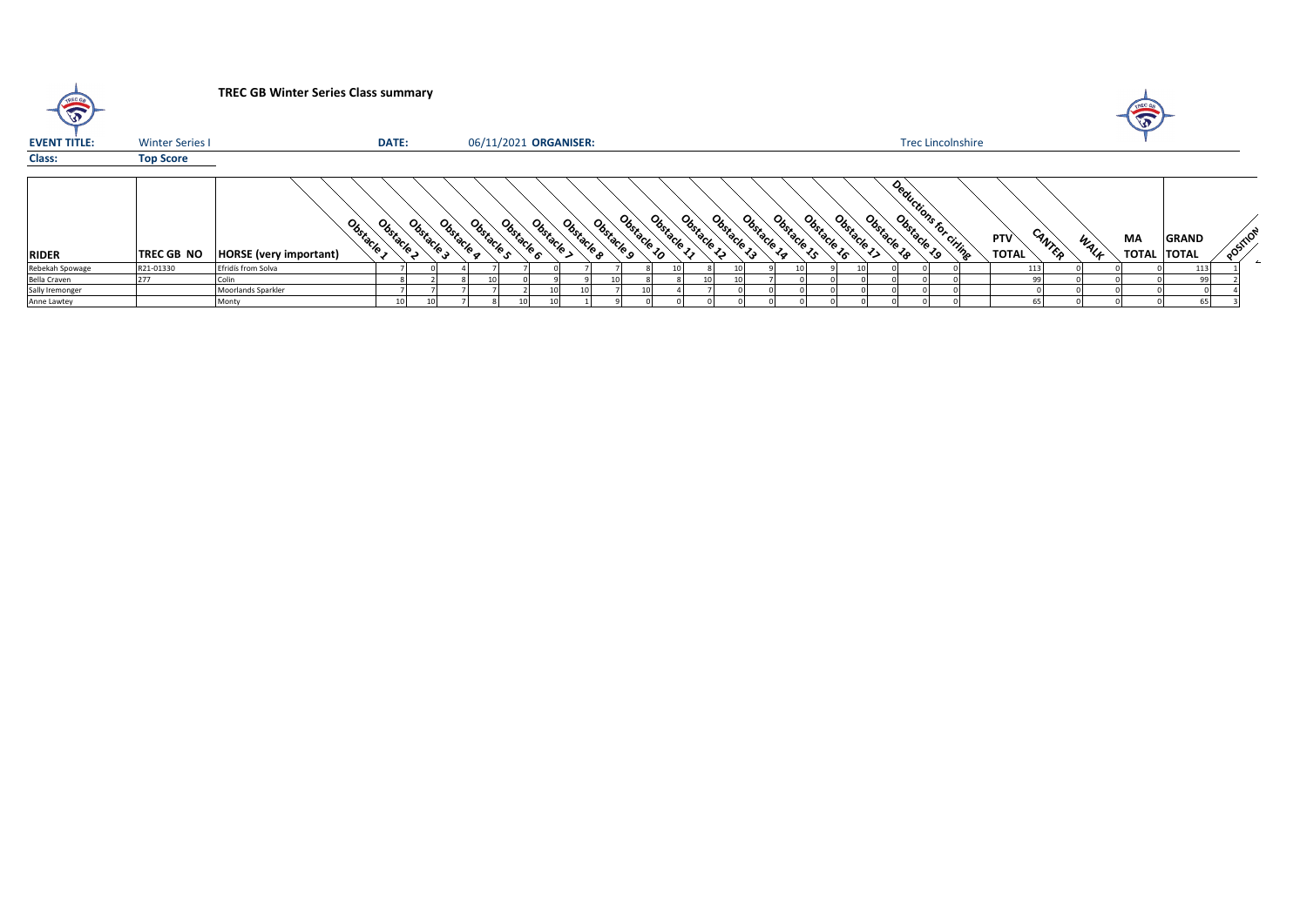## **TREC GB Winter Series Class summary**

## **Please overtype the word obstacle with the obstacle name.**

| <b>EVENT TITLE:</b> | <b>Winter Series I</b> |                                            | <b>DATE:</b> |                                         |                       |              | 06/11/2021 ORGANISER: |           |         |                 | <b>Trec Lincolnshire</b> |                                      |      |      |                                 |              |          |
|---------------------|------------------------|--------------------------------------------|--------------|-----------------------------------------|-----------------------|--------------|-----------------------|-----------|---------|-----------------|--------------------------|--------------------------------------|------|------|---------------------------------|--------------|----------|
| Class:              | <b>Pairs</b>           |                                            |              |                                         |                       |              |                       |           |         |                 |                          |                                      |      |      |                                 |              |          |
| <b>RIDER</b>        | <b>TREC GB NO</b>      | · Bending<br><b>HORSE</b> (very important) | · Sbeno      | ╭<br>"icket punch<br><sup>rum Box</sup> | Ó.<br>ა≏<br>Lear Gate | Low Branches | ൙<br>. Corridor       | Rein Back | o. Jump |                 | Deductions for circuits  | CANTER<br><b>PTV</b><br><b>TOTAL</b> |      | WALF | <b>MA</b><br><b>TOTAL TOTAL</b> | <b>GRAND</b> | POSTILON |
| Sam / Karen         |                        | Ruby / Rocky                               |              |                                         |                       |              |                       |           |         | 10 <sup>1</sup> |                          |                                      |      |      | 16.5                            | 100.5        |          |
| Karen / Bella       |                        | Rosie / Colin                              |              |                                         |                       |              |                       |           |         |                 |                          |                                      |      |      | 4.5                             | 88.5         |          |
| Zoe / Sally         |                        | Soxie / Sparky                             |              |                                         |                       |              |                       |           |         | 10              |                          |                                      | 2.51 |      | 2.5                             | 60.5         |          |